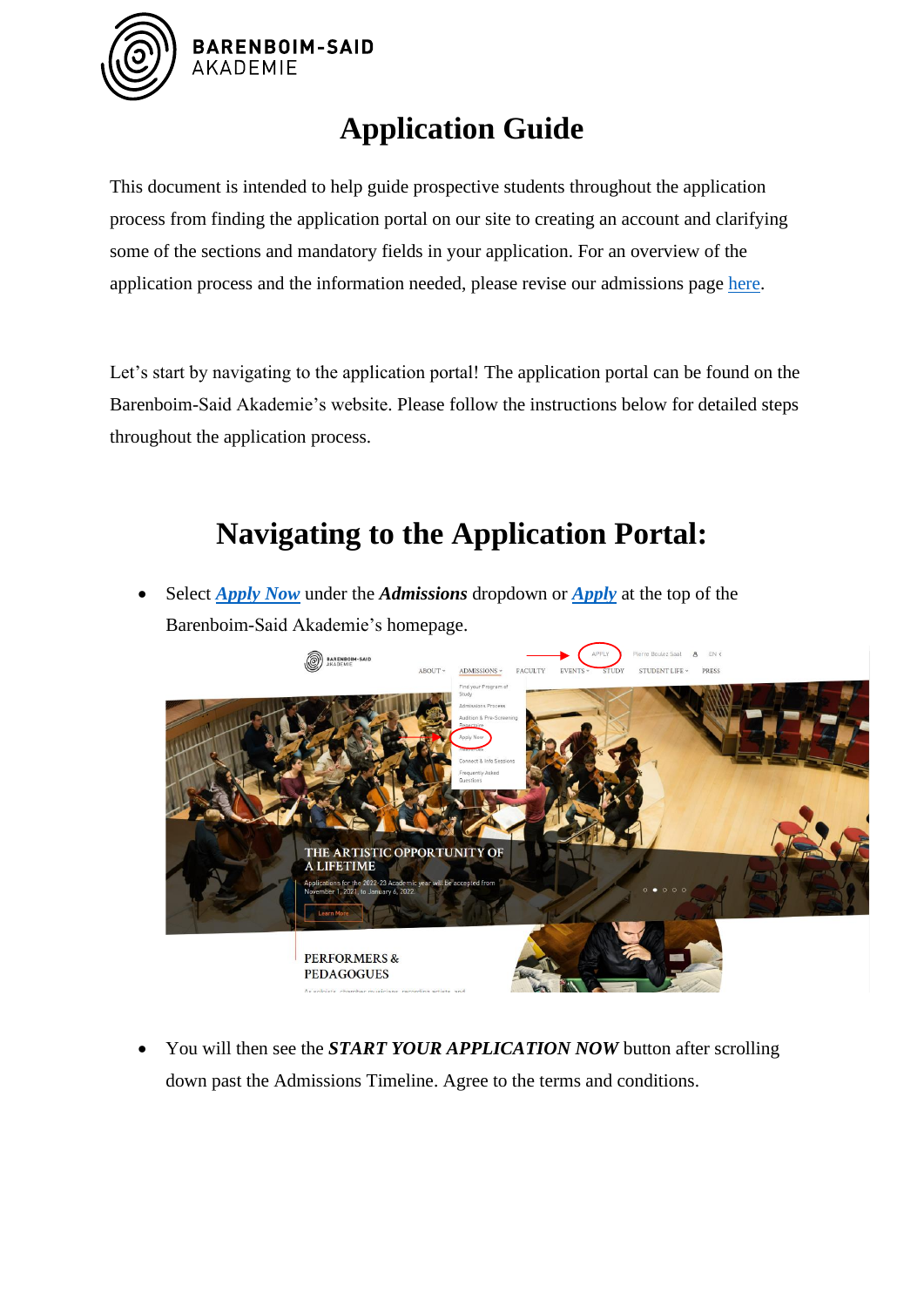

• You'll need to create an account for SlideRoom, our online application portal, in order to save your progress. To create an account, you will need to *Sign up*. You can see this option on the top right corner of the page. If you already have an account, then you simply need to log in.

| $\overline{\phantom{a}}$<br>---- | ---<br>. | $\sim$ an up $\sim$<br>-9 |  |
|----------------------------------|----------|---------------------------|--|
|                                  |          |                           |  |

• After creating an account and logging in, you will then be able to apply to your desired program under *Directory,* as shown below. If you still have questions regarding which program to apply to, then refer to our page [here.](https://barenboimsaid.de/admissions/applications)

#### **Directory**

Artist Diploma | Composition (2022-23) Deadline: January 6, 2022

Artist Diploma | Orchestral Instruments and Piano (2022-23) Deadline: January 6, 2022

Bachelor of Music | Composition (2022-23) Deadline: January 6, 2022

Bachelor of Music | Orchestral Instruments and Piano (2022-23) Deadline: January 6, 2022

Preparatory Program | Composition (2022-23) Deadline: January 6, 2022

Preparatory Program | Orchestral Instruments and Piano (2022-23) Deadline: January 6, 2022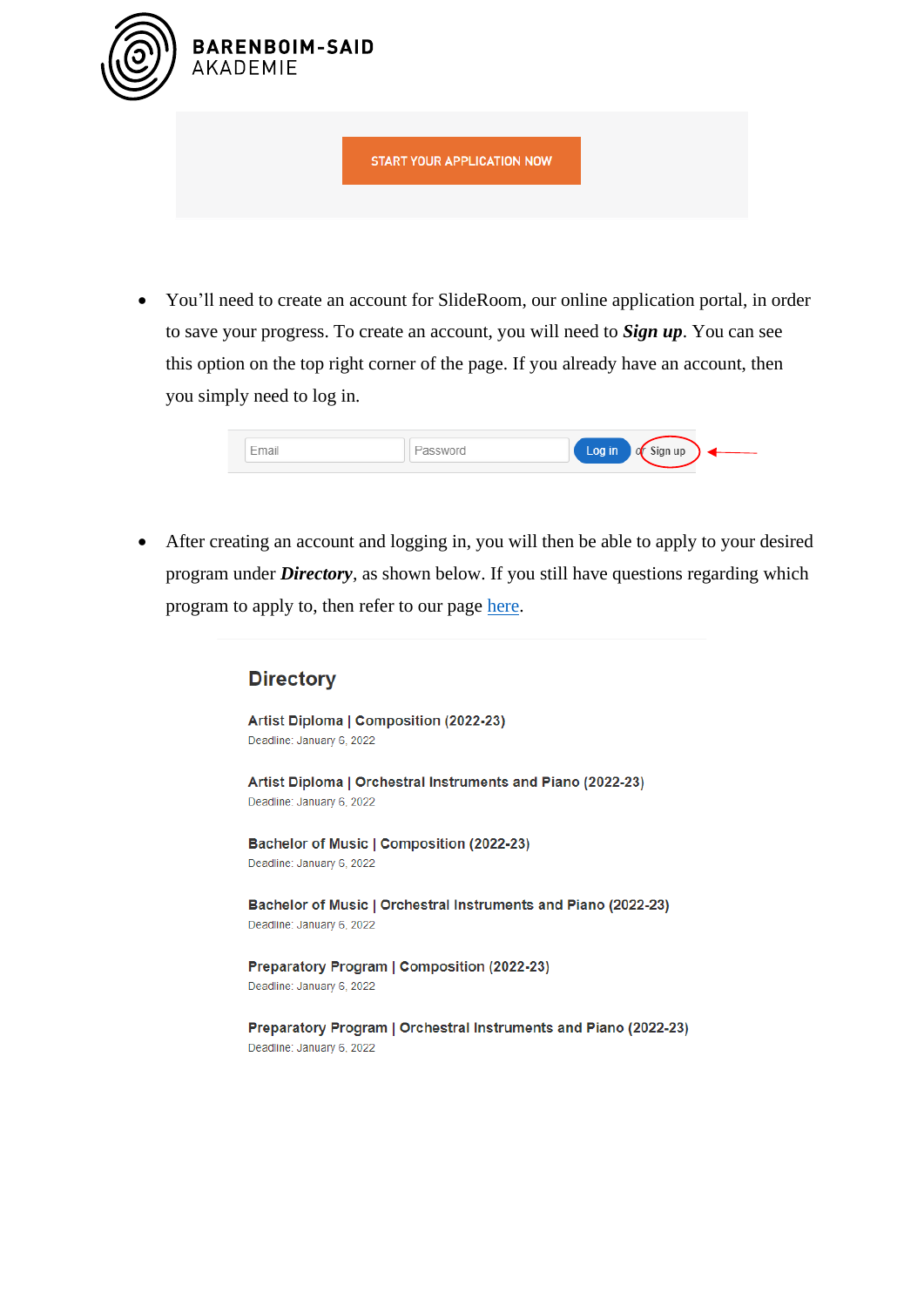

## **Completing Your Application:**

• You can begin your application after selecting the program you wish to apply for and clicking on *Begin Application*. You will also notice that you can preview all the information and questions that are required before beginning your application.



- 2. Last Name
- 3. Gender
- 4 Date of Birth
- 5. City of Birth
- *Side note*: you can continue where you left off in your application by logging in and selecting *Continue*, as shown below.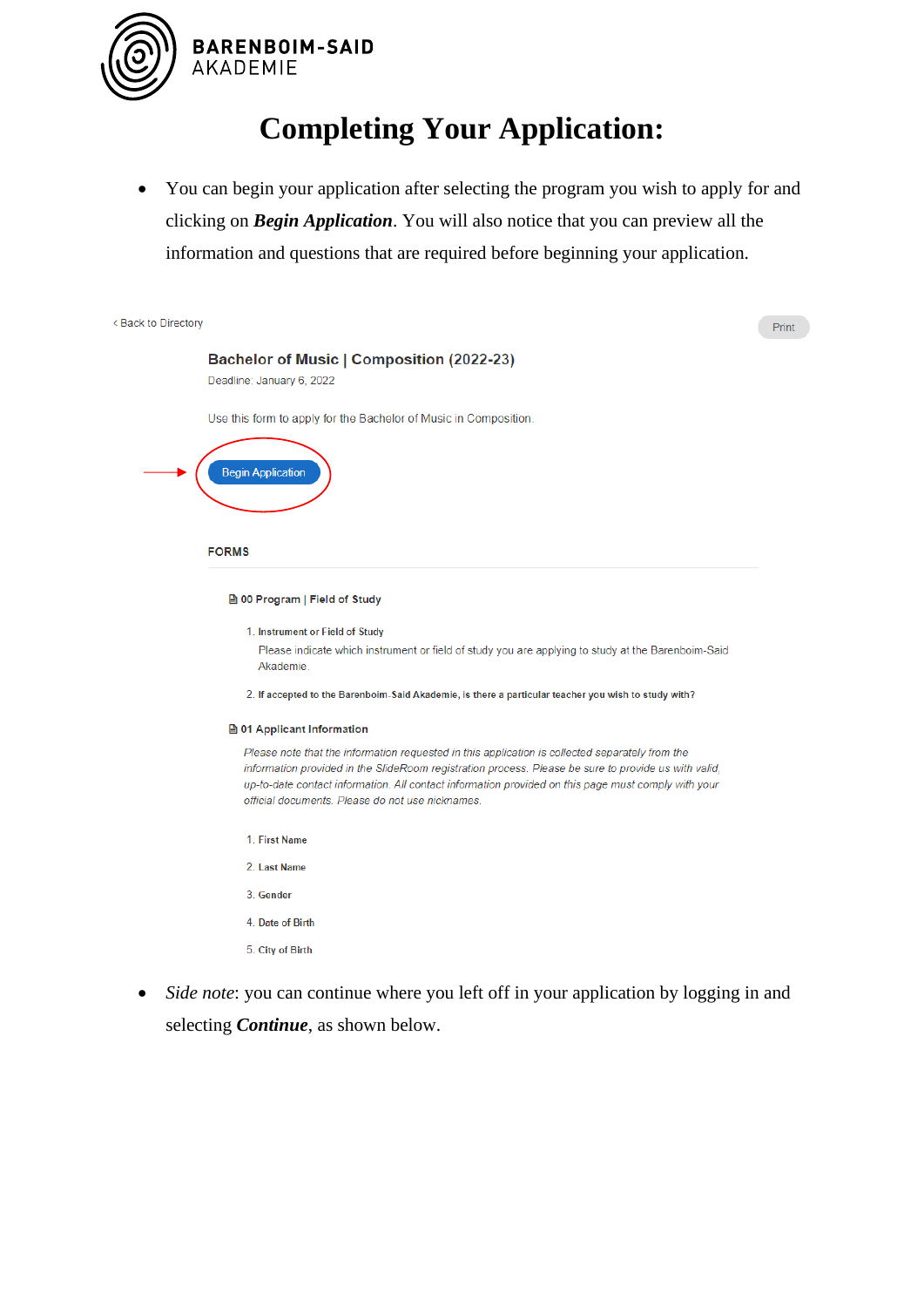

| In Progress                                                                                                                        |   | <b>In Progress Applications</b>                                                                                                                     |
|------------------------------------------------------------------------------------------------------------------------------------|---|-----------------------------------------------------------------------------------------------------------------------------------------------------|
| Directory                                                                                                                          | 7 |                                                                                                                                                     |
| Completed<br>Tip: You will be able to save your<br>application progress and continue at a                                          |   | Bachelor of Music   Composition (2022-23)<br>Due January 6, 2022<br>Forms<br>Attachments<br>References<br>Portfolio<br>Submit<br>Continue<br>Delete |
| later point after creating an account. All<br>your information will be saved throughout<br>each section and with each application. |   | View all available programs $\rightarrow$                                                                                                           |

- Additionally, you'll note that each completed section will be indicated with a green check mark or red warning sign. A green check mark  $\triangledown$  means that all required fields have been filled in, while the red warning sign  $(\triangle)$  signifies that there's information missing for the required fields.
	- *- Please note* that you will be eligible for all available studios if you select *No preference* for the second question, as shown below.

| <b>T</b> Forms                                   | Attachments<br>$\left(3\right)$ References —<br>(4) Portfolio                                            | Submit<br>NEXT > |
|--------------------------------------------------|----------------------------------------------------------------------------------------------------------|------------------|
| 0 Program   Field of<br>Studv                    | 00 Program   Field of Study                                                                              | $x = required$   |
| 1 Applicant Information                          | 1. Instrument or Field of Study*                                                                         |                  |
|                                                  | Please indicate which instrument or field of study you are applying to study at the                      |                  |
| 02 Secondary School<br><b>Education</b>          | Barenboim-Said Akademie                                                                                  |                  |
|                                                  | Cello                                                                                                    | v                |
| 03 Post-Secondary<br>Education                   |                                                                                                          |                  |
| 04 Musical Background  <br>Composition           | 2. If accepted to the Barenboim-Said Akademie, is there a particular teacher you<br>wish to study with?* |                  |
| 05 Language Skills                               | No preference                                                                                            | $\checkmark$     |
| 06 Personal Essays I<br><b>Bachelor of Music</b> | Continue to the next step<br>Saved                                                                       |                  |
| 07 Audition Information I<br>Composition         |                                                                                                          |                  |
| 08 Legal Disclaimer                              |                                                                                                          |                  |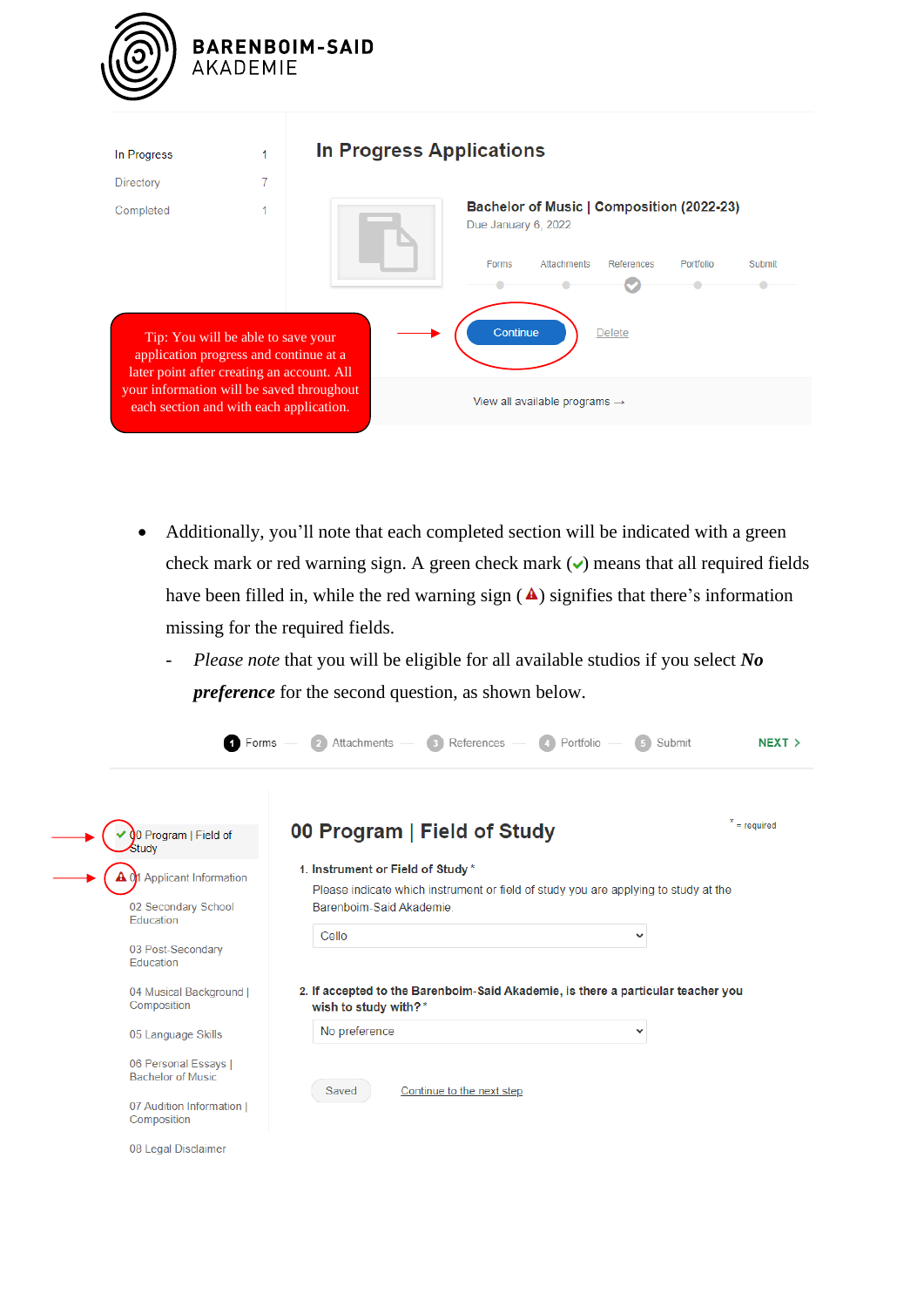

#### **02 Secondary School Education**

Select whether you are on course to complete or have completed your secondary or high school education for question 1. Transcripts and diplomas *not* in English or German must be submitted in their original language together with the officially certified English or German translation. Make sure to specify the type of certificate you received under *Certificate Name* for question 2. For further information on certified translations, please refer to *Annex: Certified Translations* on page 8.

| Education*                                                                                                                                                                                                                                                                                                                                                                                                                                                                                                                                         |                                               | 1. Please confirm one of the following regarding the status of your Secondary                                                                                                                                                                                                                                                                    |                                                                                |                                                                                                                                          |
|----------------------------------------------------------------------------------------------------------------------------------------------------------------------------------------------------------------------------------------------------------------------------------------------------------------------------------------------------------------------------------------------------------------------------------------------------------------------------------------------------------------------------------------------------|-----------------------------------------------|--------------------------------------------------------------------------------------------------------------------------------------------------------------------------------------------------------------------------------------------------------------------------------------------------------------------------------------------------|--------------------------------------------------------------------------------|------------------------------------------------------------------------------------------------------------------------------------------|
| Secondary School Diploma                                                                                                                                                                                                                                                                                                                                                                                                                                                                                                                           | O I am currently pursuing Secondary Education | O I hereby confirm I have completed Secondary Education and I am in possesion of a                                                                                                                                                                                                                                                               |                                                                                |                                                                                                                                          |
| 2. Secondary School Education*                                                                                                                                                                                                                                                                                                                                                                                                                                                                                                                     |                                               |                                                                                                                                                                                                                                                                                                                                                  |                                                                                |                                                                                                                                          |
| ΜΜΛΥΥΥΥ-ΜΜΛΥΥΥΥ.                                                                                                                                                                                                                                                                                                                                                                                                                                                                                                                                   |                                               | Please list all secondary schools you have attended. Under "Certificate Name"<br>indicate the type of degree conferred by the institution (e.g. High School Diploma,<br>Abitur, International Baccalaureate, etc.). Under "Dates of Attendance" list as                                                                                          |                                                                                |                                                                                                                                          |
| Name of Institute                                                                                                                                                                                                                                                                                                                                                                                                                                                                                                                                  | City, Country                                 | Dates of Attendance Certificate Name                                                                                                                                                                                                                                                                                                             |                                                                                |                                                                                                                                          |
|                                                                                                                                                                                                                                                                                                                                                                                                                                                                                                                                                    |                                               |                                                                                                                                                                                                                                                                                                                                                  |                                                                                | Û                                                                                                                                        |
| + Add a row                                                                                                                                                                                                                                                                                                                                                                                                                                                                                                                                        |                                               |                                                                                                                                                                                                                                                                                                                                                  |                                                                                |                                                                                                                                          |
| 3. Secondary School Transcript*                                                                                                                                                                                                                                                                                                                                                                                                                                                                                                                    |                                               | Please upload your most recent high school or secondary school transcript.<br>Academic transcripts are required from all secondary schools attended. Transcripts<br>not in English or German must be submitted in the original language alongside an<br>official, certified German or English translation, as a single PDF.                      |                                                                                |                                                                                                                                          |
| <b>&amp; Choose a file</b>                                                                                                                                                                                                                                                                                                                                                                                                                                                                                                                         |                                               |                                                                                                                                                                                                                                                                                                                                                  |                                                                                | Tip: If your school can't provide you with<br>a certified English or German translation,<br>then have it certified by public authorities |
| 4. Secondary School Diploma or Enrollment Certificate*<br>Please upload your secondary school diploma. If you have not yet graduated from<br>secondary school, then you must submit an enrollment certificate from your school's<br>registrar office with your projected graduation date, confirming that you are on track<br>to fulfill all the requirements for graduation. Documents not in English or German<br>must be submitted in the original language alongside an official, certified German or<br>English translation, as a single PDF. |                                               |                                                                                                                                                                                                                                                                                                                                                  | and notaries, the Ministry of Education, at<br>German embassies or consulates. |                                                                                                                                          |
| <b>Ghoose</b> a file                                                                                                                                                                                                                                                                                                                                                                                                                                                                                                                               |                                               |                                                                                                                                                                                                                                                                                                                                                  |                                                                                |                                                                                                                                          |
| 5. Additional Secondary School Transcript<br>single PDF.                                                                                                                                                                                                                                                                                                                                                                                                                                                                                           |                                               | If you have more than one transcript from your secondary school education, please<br>upload it here. Remember, academic transcripts are required from all secondary<br>schools attended. Transcripts not in English or German must be submitted in the<br>original language alongside an official, certified German or English translation, as a |                                                                                |                                                                                                                                          |

### **03 Post-Secondary Education**

 $\overset{\bullet}{\text{\sf\footnotesize Q}}$  Choose a file

Tip: If you have not graduated yet, then ask your school's registrar office for your most recent enrollment certificate.

Tip: Ask your school's registrar office to provide you with your transcripts and if possible, to translate it to English or German!

> If you have a post-secondary education, regardless of whether you graduated or not, then you will need to provide us with transcripts and/or diplomas. If you have more than one post-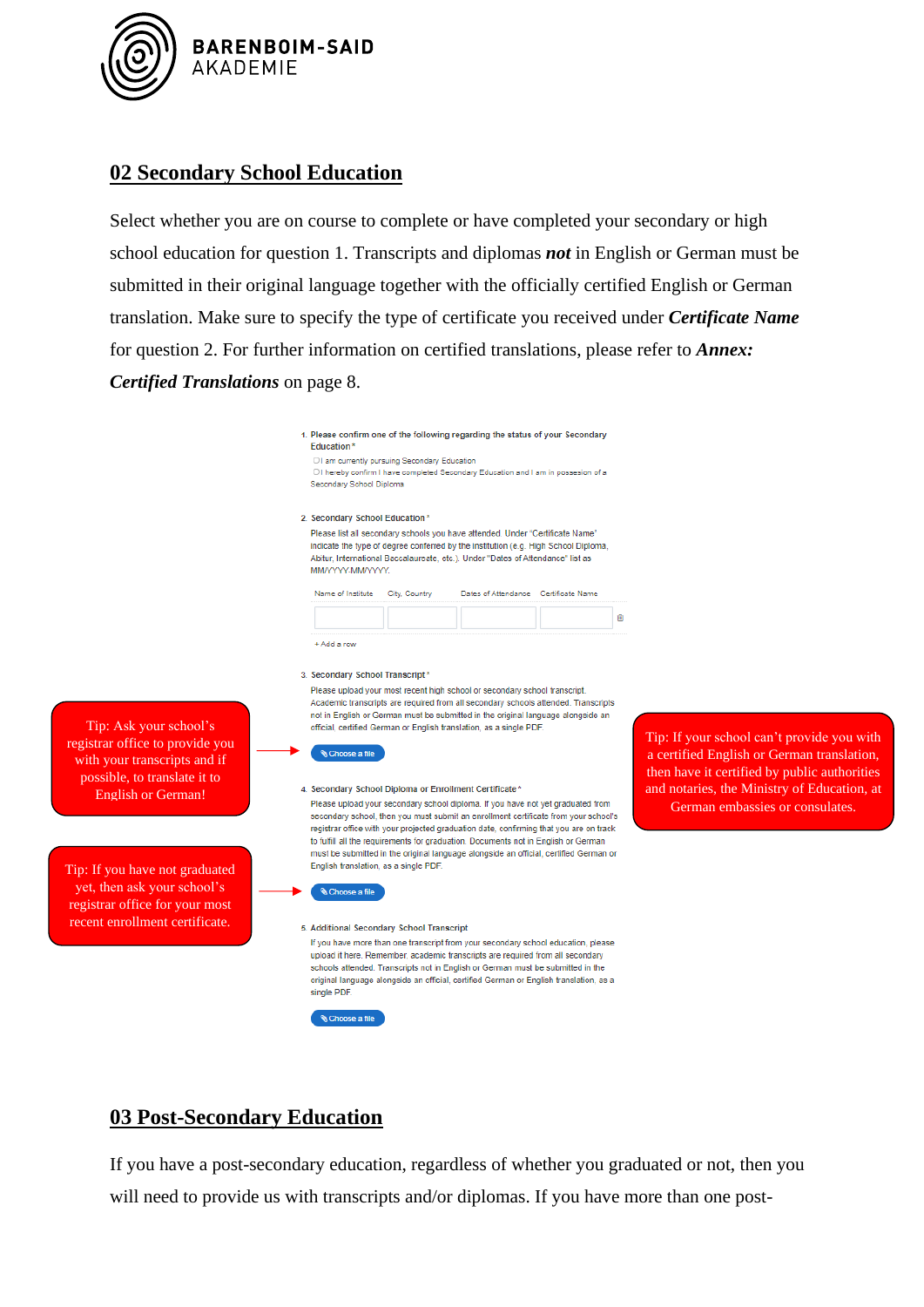

secondary education, then add the additional transcripts and diplomas under section 1.3 and 1.4. Remember to upload officially certified English or German translated transcripts and/or diplomas along with your original documents!



#### **06 Personal Essays | Bachelor of Music**.

Ensure to meet the character amount (4500) or word count (750) criteria as specified under each question! Note that the humanities questions are weighed in with the overall application, so please make sure that you fulfill the requirements of this section.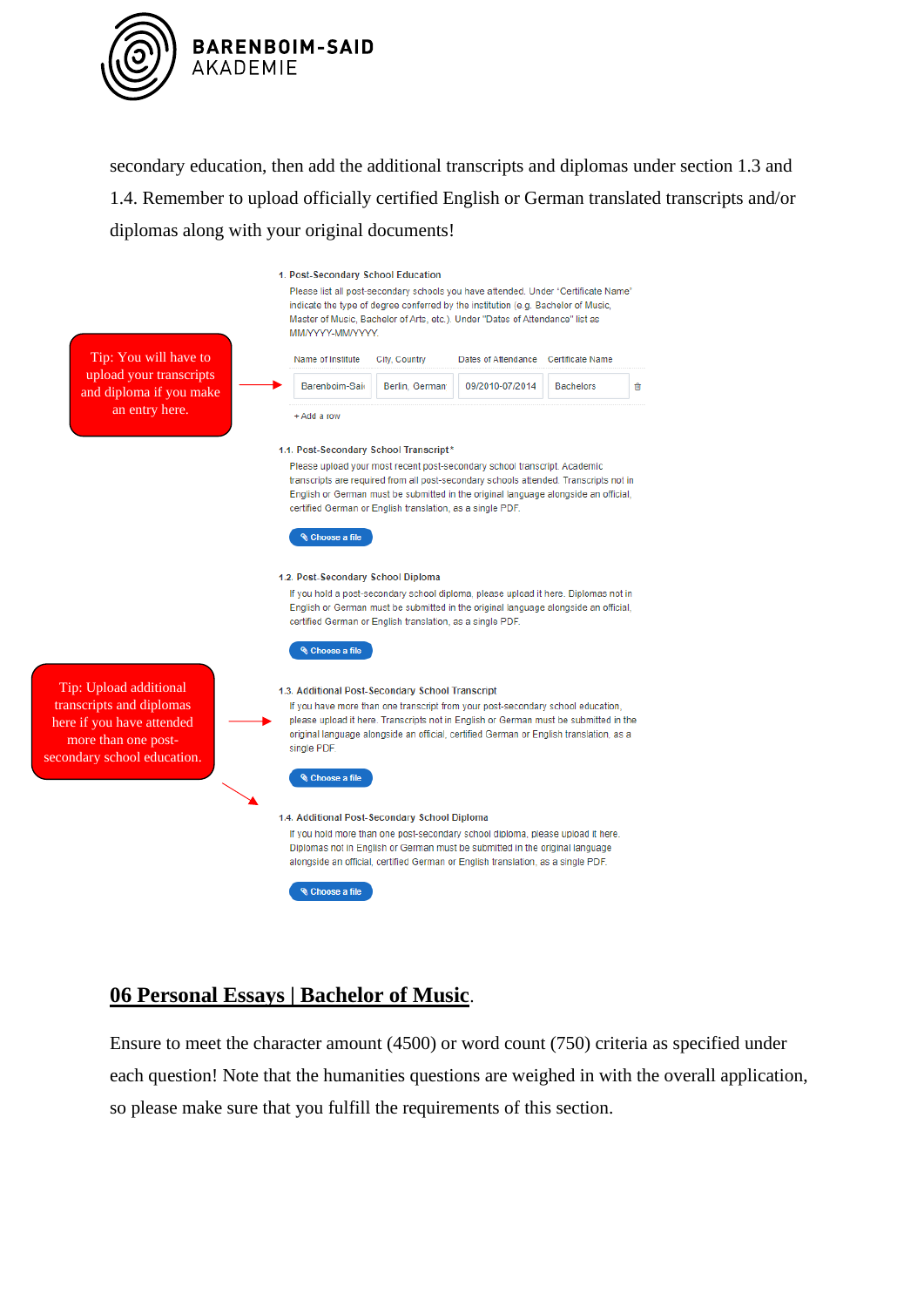

BARENBOIM-SAID<br>AKADEMIE

| 1. Describe a few bars of a piece of music that is especially significant to you.<br>Whether it's a pop song, a folk tune, a classical composition, or a simple<br>childhood melody: describe it and your relationship to it.*<br>Please note that 4500 characters equals about 750 words.<br>2. Edward Said is quoted as saying, "I don't remember when exactly I read my<br>on you?*<br>Please note that 4500 charactesr equals about 750 words.<br>3. Tell us about one of your interests outside the field of music, and the place it<br>holds in your life.*<br>Please note that 4500 charactesr equals about 750 words.<br>4. Please carefully read the statement below and check the box to agree. *<br>own work and that I have not sought or used inadmissible help of third parties to<br>produce the essays. I understand that deliberate falsification of the information<br>contained herein may result in disqualification in the admissions process and/or<br>retroactive adjustment of the conditions of enrollment, in case of admission.<br>$\Box$ I agree with the legal disclaimer above.<br>Saved<br>Continue to the next step | 06 Personal Essays   Bachelor of Music<br>Please respond to all three prompts. Responses should be thoughtful, original and<br>unique to you. Each response should be between 500 and 750 words. Please check<br>your writing carefully for spelling and grammar before submitting. |
|-----------------------------------------------------------------------------------------------------------------------------------------------------------------------------------------------------------------------------------------------------------------------------------------------------------------------------------------------------------------------------------------------------------------------------------------------------------------------------------------------------------------------------------------------------------------------------------------------------------------------------------------------------------------------------------------------------------------------------------------------------------------------------------------------------------------------------------------------------------------------------------------------------------------------------------------------------------------------------------------------------------------------------------------------------------------------------------------------------------------------------------------------------|-------------------------------------------------------------------------------------------------------------------------------------------------------------------------------------------------------------------------------------------------------------------------------------|
|                                                                                                                                                                                                                                                                                                                                                                                                                                                                                                                                                                                                                                                                                                                                                                                                                                                                                                                                                                                                                                                                                                                                                     |                                                                                                                                                                                                                                                                                     |
|                                                                                                                                                                                                                                                                                                                                                                                                                                                                                                                                                                                                                                                                                                                                                                                                                                                                                                                                                                                                                                                                                                                                                     |                                                                                                                                                                                                                                                                                     |
|                                                                                                                                                                                                                                                                                                                                                                                                                                                                                                                                                                                                                                                                                                                                                                                                                                                                                                                                                                                                                                                                                                                                                     | 0 of 4500 characters                                                                                                                                                                                                                                                                |
|                                                                                                                                                                                                                                                                                                                                                                                                                                                                                                                                                                                                                                                                                                                                                                                                                                                                                                                                                                                                                                                                                                                                                     | first comic book, but I do remember exactly how liberated and subversive I felt<br>as a result." What book or piece of (non-musical) art has had a profound effect                                                                                                                  |
|                                                                                                                                                                                                                                                                                                                                                                                                                                                                                                                                                                                                                                                                                                                                                                                                                                                                                                                                                                                                                                                                                                                                                     |                                                                                                                                                                                                                                                                                     |
|                                                                                                                                                                                                                                                                                                                                                                                                                                                                                                                                                                                                                                                                                                                                                                                                                                                                                                                                                                                                                                                                                                                                                     | 0 of 4500 characters                                                                                                                                                                                                                                                                |
|                                                                                                                                                                                                                                                                                                                                                                                                                                                                                                                                                                                                                                                                                                                                                                                                                                                                                                                                                                                                                                                                                                                                                     |                                                                                                                                                                                                                                                                                     |
|                                                                                                                                                                                                                                                                                                                                                                                                                                                                                                                                                                                                                                                                                                                                                                                                                                                                                                                                                                                                                                                                                                                                                     |                                                                                                                                                                                                                                                                                     |
|                                                                                                                                                                                                                                                                                                                                                                                                                                                                                                                                                                                                                                                                                                                                                                                                                                                                                                                                                                                                                                                                                                                                                     |                                                                                                                                                                                                                                                                                     |
|                                                                                                                                                                                                                                                                                                                                                                                                                                                                                                                                                                                                                                                                                                                                                                                                                                                                                                                                                                                                                                                                                                                                                     |                                                                                                                                                                                                                                                                                     |
|                                                                                                                                                                                                                                                                                                                                                                                                                                                                                                                                                                                                                                                                                                                                                                                                                                                                                                                                                                                                                                                                                                                                                     |                                                                                                                                                                                                                                                                                     |
|                                                                                                                                                                                                                                                                                                                                                                                                                                                                                                                                                                                                                                                                                                                                                                                                                                                                                                                                                                                                                                                                                                                                                     | I confirm that the assignment above to apply for the Barenboim-Said Akademie is my                                                                                                                                                                                                  |
|                                                                                                                                                                                                                                                                                                                                                                                                                                                                                                                                                                                                                                                                                                                                                                                                                                                                                                                                                                                                                                                                                                                                                     | 0 of 4500 characters                                                                                                                                                                                                                                                                |

Feel free to contact us at admissions@barenboimsaid.de if you have any additional questions about your secondary or high school education, program choice, diplomas, transcripts, or the application process. You can also connect with us and schedule an individual online [appointment!](https://barenboimsaid.de/admissions/connect)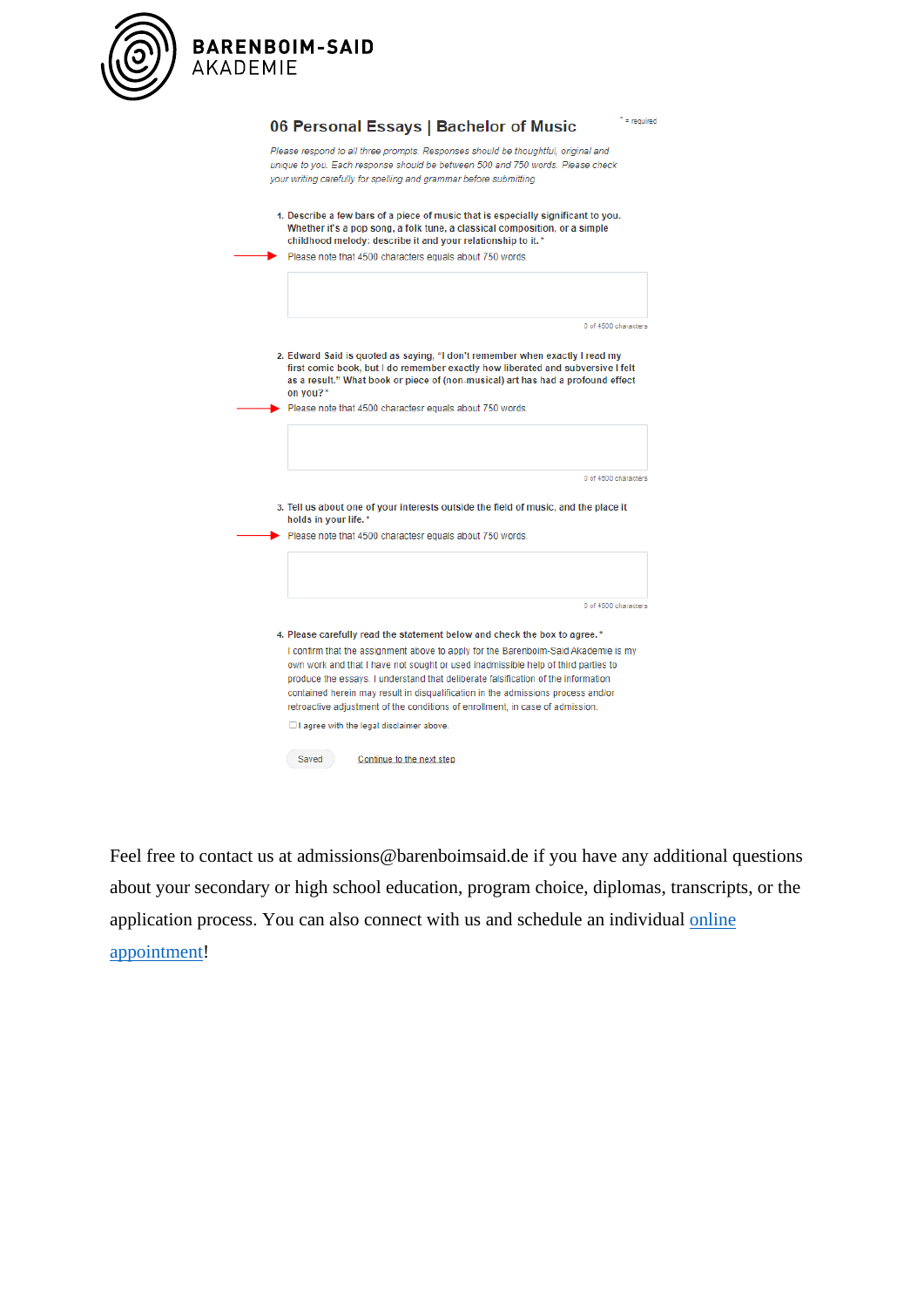

# **Annex: Certified Translations**

#### Officially certified copies: Standards for official certification

Certificates and Transcripts of Records must be submitted in officially certified copies for the purposes of admission and enrollment. These must meet the following standards:

- Copies are only accepted as certified when they carry the original official stamp or embossed seal *and* original signature of the certifying person.
- Officially certified copies consisting of multiple pages must clearly show that every page has been officially certified in the same process. This can be ensured in the following ways:
	- i. the original signature of the certifying person
	- ii. Using the official stamp: The official stamp must be visible on all pages. To achieve this, the person who certifies the copy attaches the pages to each other in a staggered arrangement and then stamps them with the official stamp. This results in every page carrying a part of the official stamp. With this method, the certification declaration and signature need to be applied to only one page.



iii. Using a ribbon and an embossed seal: If a notary attests the copy using a ribbon and an embossed seal, the certification declaration and signature also need to be applied to only one page.

Where can I have my documents certified?

Outside of Germany, the following institutions may carry out official certifications:

- the issuing schools or universities,
- the Ministry of Education in your country of origin,
- German embassies and consulates,
- the department of cultural affairs of the embassy of the country in which the certificate was issued,
- public authorities and notaries which are authorized to supply official certifications in your country of origin.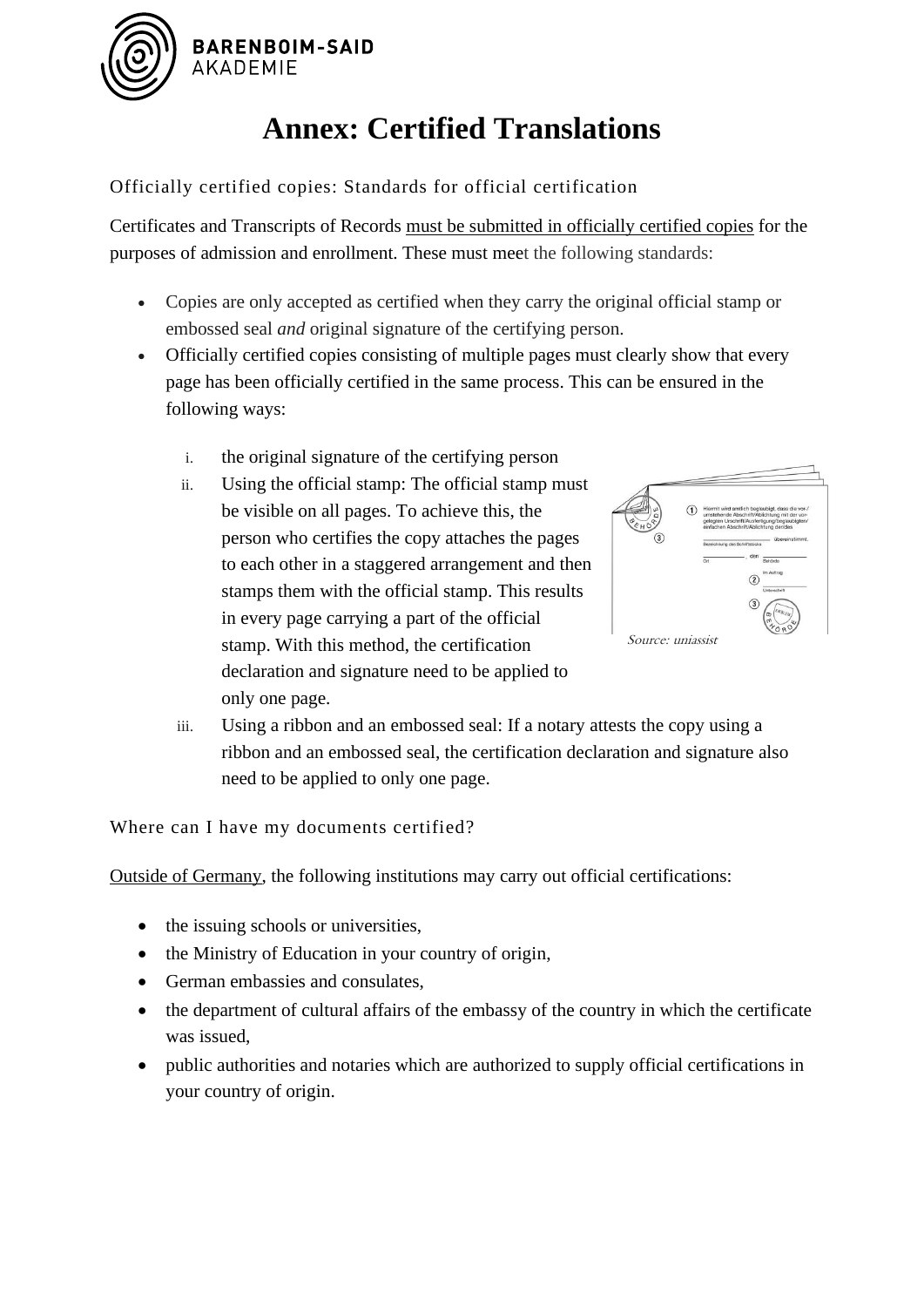

• If applicable for the country issuing your certificates and certified copies, please request the apostille.



Source: uniassist, adapted for the BSA.

#### **Copies, or printed versions of uploaded copies of certified documents are not considered certified and cannot be accepted.**

In Germany, any public institution ("öffentliche Stelle") which has an official stamp ("Dienstsiegel") is authorized to certify documents. This includes:

- town halls / citizen centres,
- Ortsbürgermeister" (local mayors),
- "Kreisverwaltungen" (local governments),
- parish offices,
- courts,
- notaries.

Note: Public institutions in Germany can certify documents in a foreign language but are under no obligation to do so. If you cannot find a public institution in Germany that will certify your documents, please contact the embassy of your country of origin or a notary.